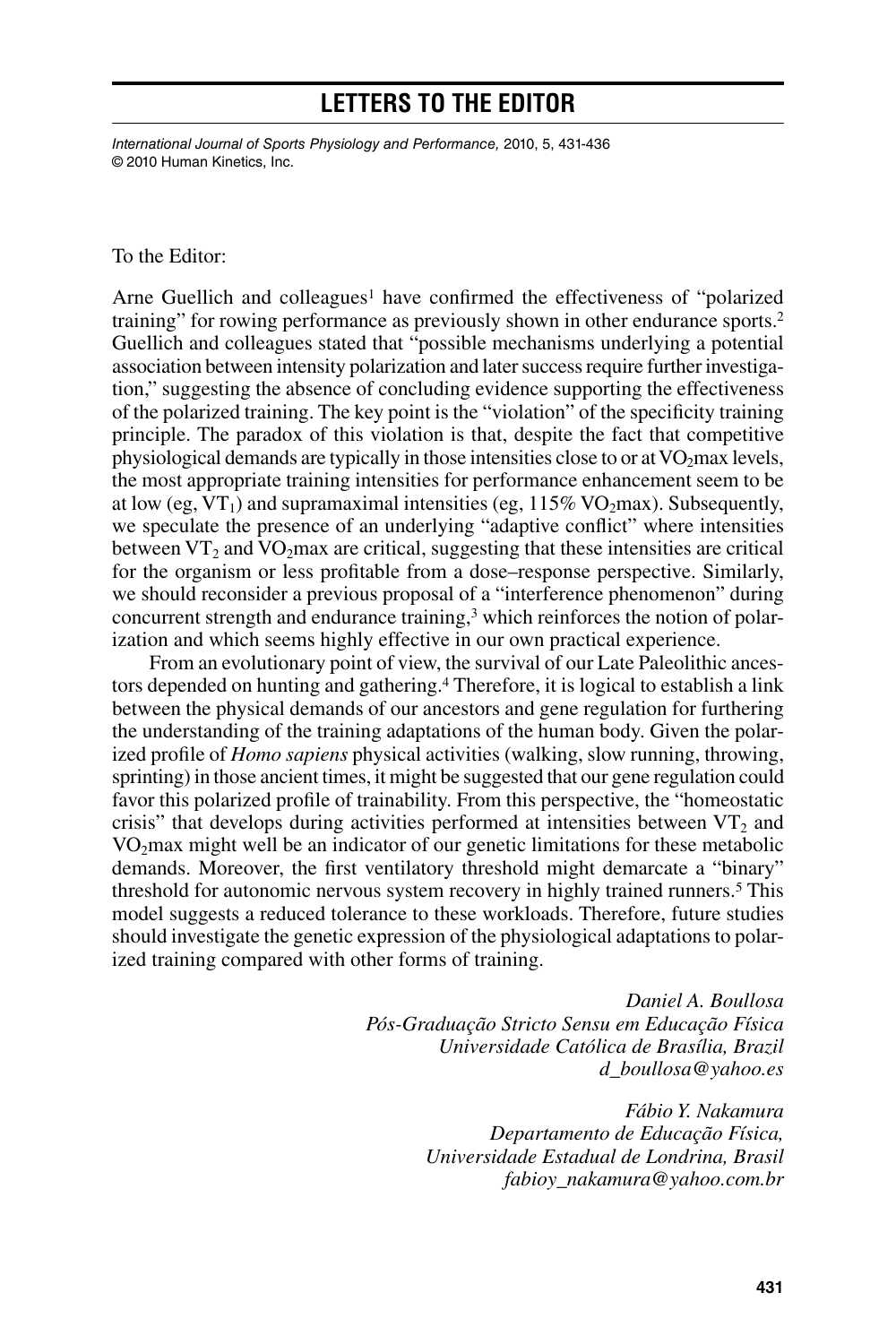*Jonatan R. Ruiz Department of Biosciences and Nutrition, Karolinska Institutet, Sweden ruizj@ugr.es*

#### **References**

- 1. Guellich, A, Seiler S, Emrich E. Training methods and intensity distribution of young world-class rowers. *Int J Sports Physiol Perform*. 2009;4:448–460.
- 2. Esteve-Lanao J, Foster C, Seiler S, Lucia A. Impact of training intensity distribution on performance in endurance athletes. *J Strength Cond Res*. 2007;21(3):943–949.
- 3. Docherty D, Sporer B. A proposed model for examining the interference phenomenon between concurrent aerobic and strength training. *Sports Med*. 2000;30:385–394.
- 4. Booth FW, Chakravarthy RV, Spangenburg EE. Exercise and gene expression: physiological regulation of the human genome through physical activity. *J Physiol*. 2002;543:399–411.
- 5. Seiler S, Haugen O, Kuffel E. Autonomic recovery after exercise in trained athletes: intensity and duration effects. *Med Sci Sports Exerc*. 2007;39:1366–1373.

## **Reply**

To the Editor:

Thank you for the opportunity to comment on the interesting letter from Daniel Boullosa and colleagues.1 The concept of *polarized training* for endurance athletes is the focus of their letter, so it is appropriate that I recount its origin. I first introduced this term during an ACSM symposium lecture in 1999,<sup>2</sup> based mostly on observations of the training of elite endurance athletes in Norway. The first publications describing polarized training were based on the work of Fiskerstrand3 and Kjerland,<sup>4</sup> who quantified the training characteristics of elite rowers and XC skiers, respectively. Concurrently, other published descriptions of the training intensity distribution of elite endurance athletes emerged showing that high-level endurance athletes often performed most of their large training volume well below their lactate threshold, as well as a significant portion between  $VT_2$  and  $VO_2$ max intensities. That is, they seemed to polarize most of their daily training away from the range typically described as lactate threshold training. One explanation proposed for this pattern was that monotonous training loads, often centered around lactate threshold intensity, tended to induce staleness and symptoms of overtraining.5,6 We proposed that training at intensities between  $VT_2$  and  $VO_2$ max was an important but insufficient part of athlete preparation, but not a region of "adaptive conflict" as Boullosa et al speculate. It is also important to note that our description of the training intensity distribution extended only up to " $100\%$  VO<sub>2</sub>max" and did not included sprint or strength training. We proposed that a potential consequence of this polarized intensity distribution was an acceptable balance between adaptive signal and stress response in the long-term training of endurance athletes. These issues are taken up in two recent reviews.7,8 Mechanistic explanations for this pattern of intensity distribution in elite endurance athletes remain speculative.

Boullosa, Nakamura, and Ruiz propose a mechanistic connection between polarized endurance training and our evolutionary genetic heritage. They hypothesize that the self-organization of endurance training in elite endurance athletes along these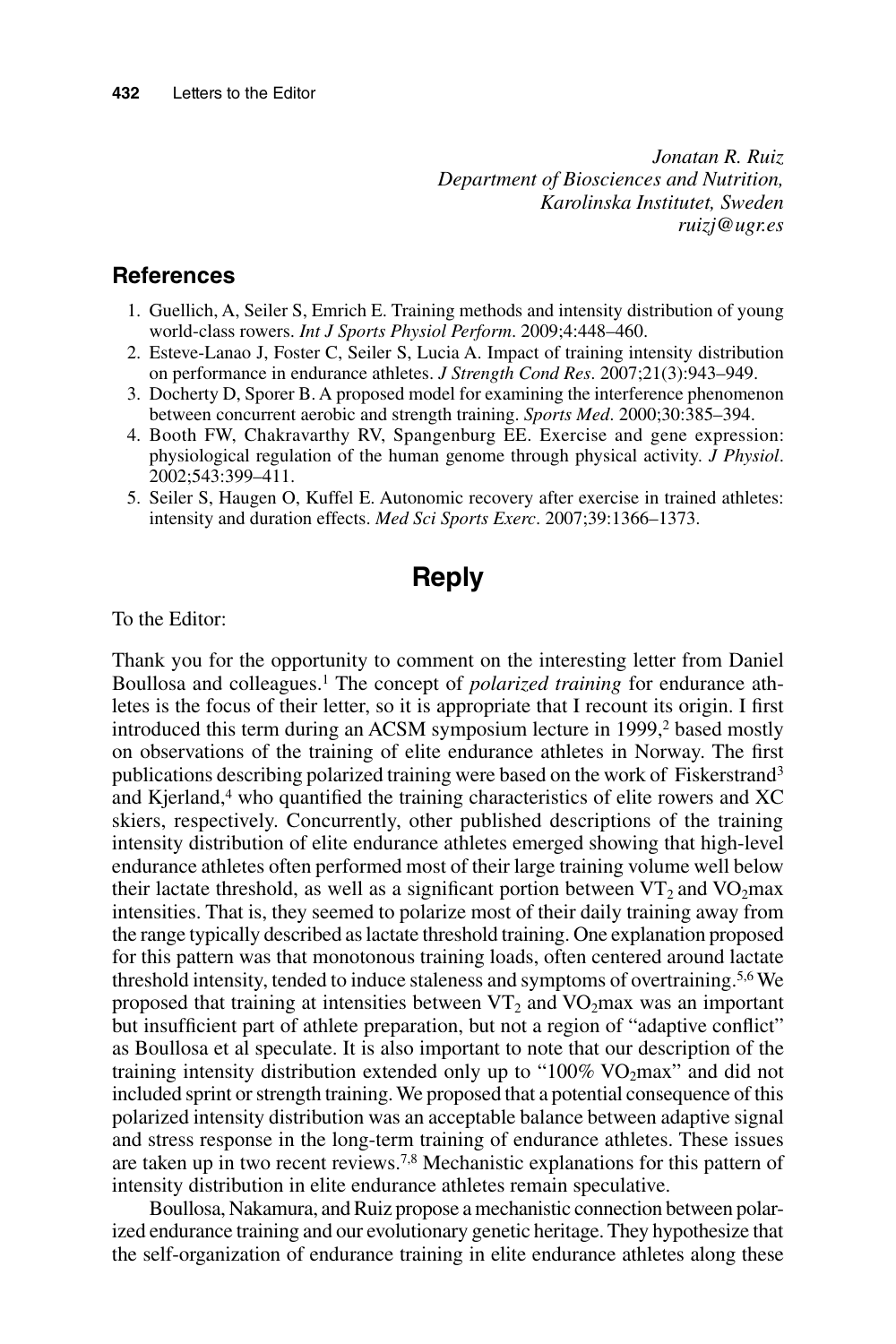polarized intensity lines has evolutionary links to hunting and gathering of low-tomoderate intensity, combined with occasional explosive bursts of energy expenditure (for both capture of prey and escape from predation?), as suggested to have dominated the exercise patterns of our ancestors. This is a very interesting hypothesis. Molecular evidence supporting such a link might come in the form of disproportionately robust cell signaling to both frequent bouts of exercise below the lactate threshold, and brief, very high intensity exercise, in combination with stress responses that are disproportionately elevated when exercise is performed in the lactate threshold range. It seems clear that future studies of athletes that integrate accurate descriptions of training exposure, resulting physiological adaptations, and time series quantifications of cellular signaling responses will be needed to test their ideas.

> *Stephen Seiler Faculty of Health and Sport, University of Agder, Kristiansand, Norway Stephen.seiler@uia.no*

### **References**

- 1. Boullosa DA, Nakamura FY, Ruiz JR. Polarized training: genetic limitations? *Int J Sports Physiol Perform*. 2010;in press.
- 2. Hopkins WG. Polarized training and hypoxic muscles: highlights of the ACSM annual meeting. *Sportscience.* 1999;3:sportsci.org/jour/9902/wghacsm.html.
- 3. Fiskerstrand A, Seiler KS. Training and performance characteristics among Norwegian international rowers 1970-2001. *Scand J Med Sci Sports.* 2004;14:303–310.
- 4. Seiler KS, Kjerland GO. Quantifying training intensity distribution in elite endurance athletes: is there evidence for an "optimal" distribution? *Scand J Med Sci Sports.* 2006;16:49–56.
- 5. Bruin G, Kuipers H, Keizer HA, Vander Vusse GJ. Adaptation and overtraining in horses subjected to increasing training loads. *J Appl Physiol.* 1994;76:1908–1913.
- 6. Foster C. Monitoring training in athletes with reference to overtraining syndrome. *Med Sci Sports Exerc.* 1998;30:1164–1168.
- 7. Seiler S, Tønnessen, E. Intervals, thresholds, and long slow distance: the role of intensity and duration in endurance training. *Sportscience.* 2009;13:32–54.
- 8. Seiler S. What is best practice for training intensity and duration distribution in endurance athletes? *Int J Sports Physiol Perform*. 2010;5:276–291.

# **Reply**

To the Editor:

Although natural selection in the human genome accelerated during the past 40,000 years, probably less than  $1\%$  of our genes arose after the Paleolithic era.<sup>1</sup> Genetically, therefore, we are still hunter gatherers. "Long-time tracking persistence" (eg,  $\leq VT_1$ ), interspersed with very high intensity bouts (eg  $\geq$ VO<sub>2</sub>max), was likely necessary for successful hunting and thus for survival.2 It is thus tempting to assume that our genetic makeup is shaped for performing "polarized" endurance exercise tasks. How this genetically based hypothesis transfers to actual training prescription in elite athletes remains, however, to be determined. Elite endurance athletes are not representative of the general population because they have emerged from an *artificial*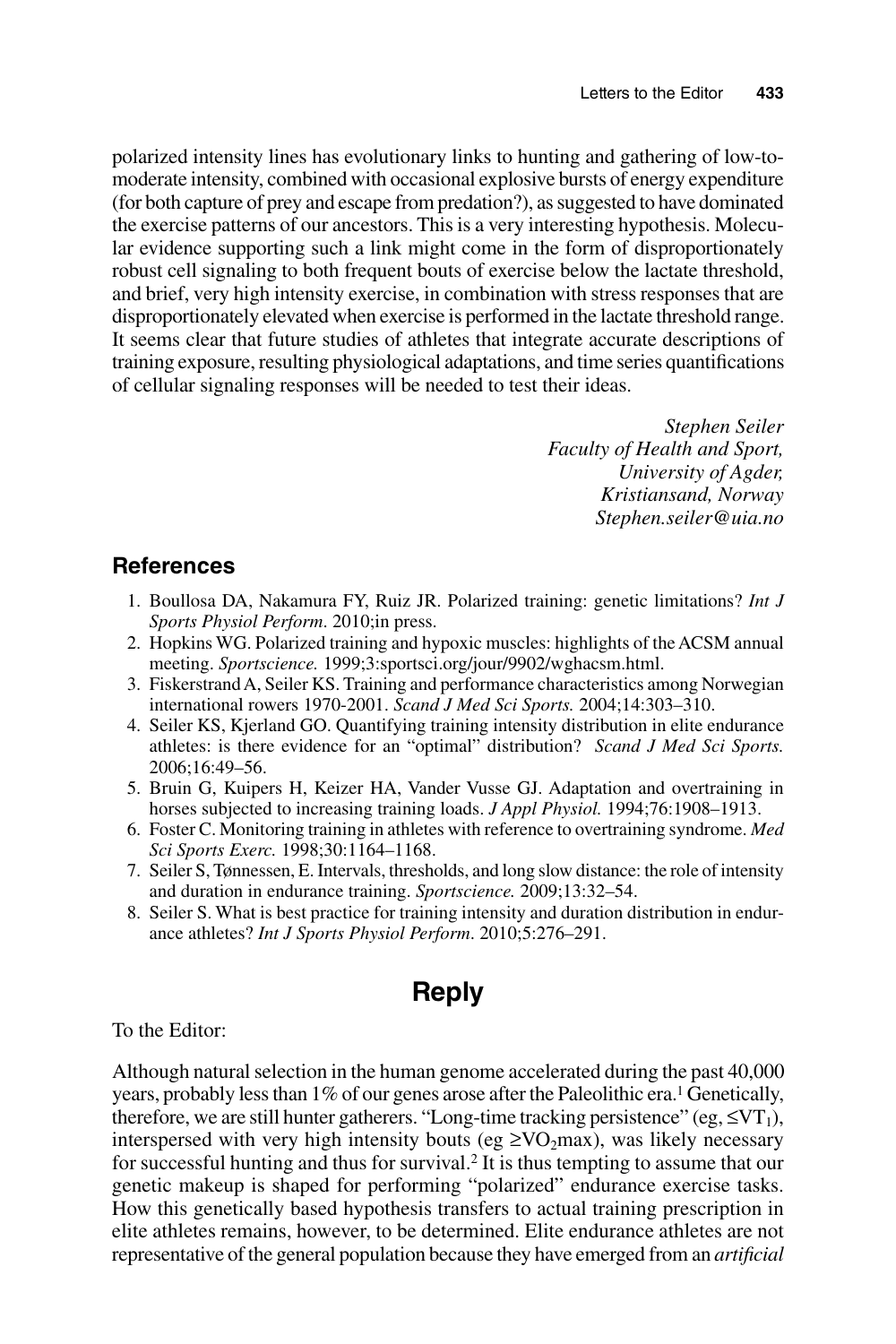selection process. In fact, one of the authors (J.R. Ruiz) of the interesting letter by Boullosa et al showed nicely that world-class endurance athletes have a polygenic profile for endurance performance that differs from that of the general population.<sup>3</sup>

Genetics apart, we should rely more on observation and intervention studies performed in this group of highly selected humans. Even though from a global overview it seems useful to train in a polarized fashion, which includes training both "a lot" and "smart,"<sup>4</sup> the evidence seems to support that endurance improvements rely more on training intensity than on volume alone.<sup>5</sup> We should also keep in mind the "effective stimuli" training principle: less experienced athletes will benefit from training at a lower intensity, which may be lower than the specified intensity goal, whereas highly trained athletes will respond better to training regimens that are beyond the goal intensity.<sup>6,7</sup> The key question for producing a higher training response is not a result of utilizing one particular intensity; rather, it is more a result of working "below," "at," or "beyond" the goal intensity, respectively, for "novice," "advanced," or "highly trained" individuals.

> *Jonathan Esteve-Lanao Universidad Europea de Madrid, Madrid, Spain Jonatan.esteve@uem.es*

> *Alejandro Lucia Universidad Europea de Madrid, Madrid, Spain*

### **References**

- 1. Voight BF, Kudaravalli S, Wen X, Pritchard JK. A map of recent positive selection in the human genome. *PLoS Biol*. 2006;4:e72.
- 2. Liebenberg L. The relevance of persistence hunting to human evolution. *J Hum Evol*. 2008;55:1156–1159.
- 3. Ruiz JR, Arteta D, Buxens A, et al. Can we identify a power-oriented polygenic profile? *J Appl Physiol*. 2010;108(3):561–566.
- 4. Seiler S, Tønnessen E. Intervals, thresholds, and long slow distance: the role of intensity and duration in endurance training. *Sportscience*. 2009;13:32–53.
- 5. Noakes, T. Lore of Running (4th ed). Champaign, IL, 2003: Human Kinetics.
- 6. Billat VL, Demarle A, Slawinski J, Paiva M, Koralzstein JP. Physical and training characteristics of top-class marathon runners. *Med Sci Sports Exerc.* 2001;33:2089–2097.
- 7. Burgomaster KA, Hughes SC, Heigenhauser GJF, Bradwell SN, Gibala MJ. Six sessions of sprint interval training increases muscle oxidative potential and cycle endurance capacity in humans. *J Appl Physiol* 2005;98:1985–1990.

## **Reply**

To the Editor:

One of the key tenets of exercise physiology is the principle of training specificity. Research findings suggest that training responses/adaptations are tightly coupled to the mode, frequency, and duration of exercise performed.3 However, observations from world-class endurance athletes indicate that outstanding performances have occurred following training regimens that place little emphasis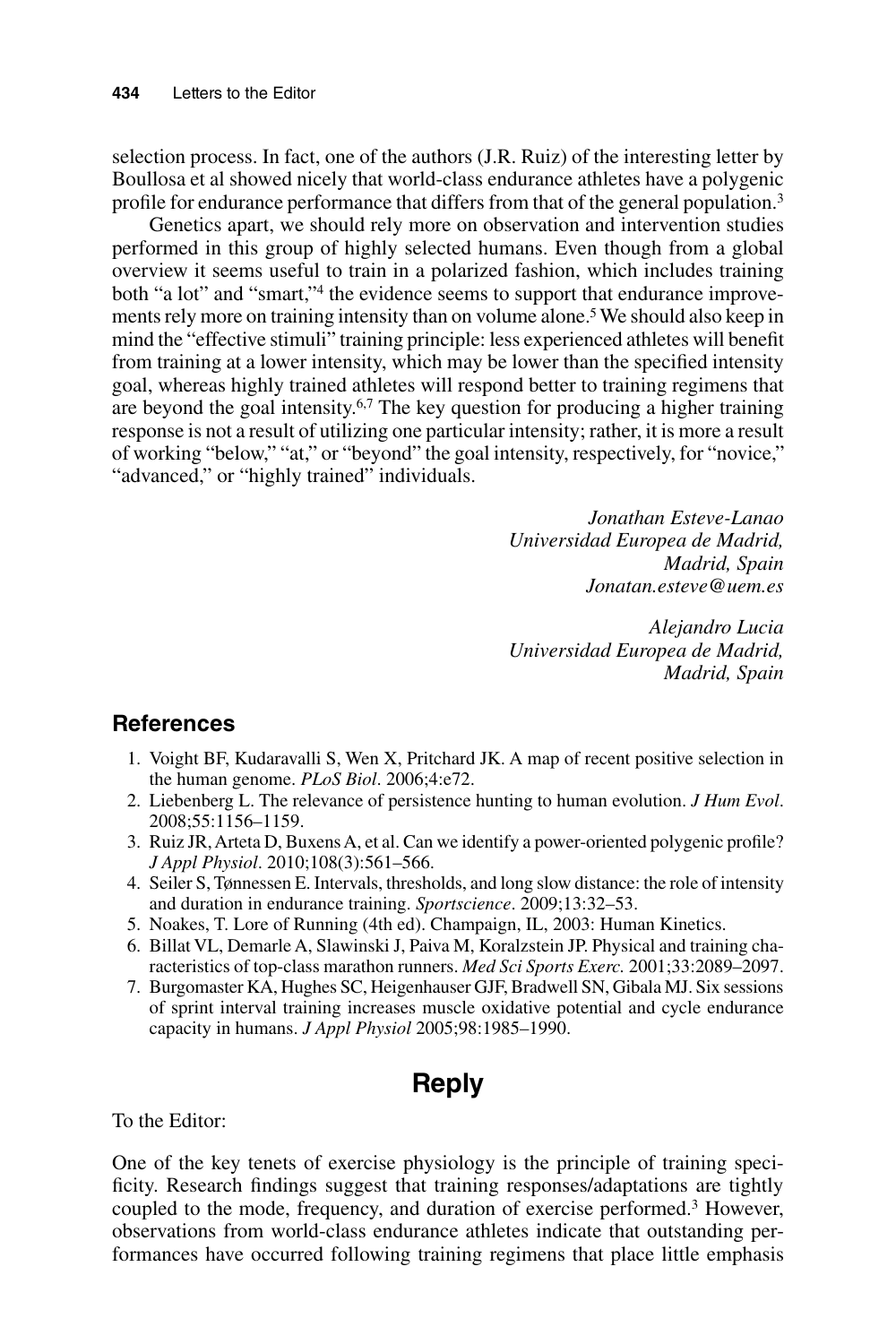on competition-specific intensity. A model of "polarized" training has recently been proposed in which athletes undertake the predominant portion (approx. 75% of total training) at speeds or power outputs eliciting <2 mmol⋅L–1 blood lactate. The effectiveness of this model has been studied by Guellich and colleagues<sup>2</sup> and adds to previous work<sup>4</sup> documenting that elite endurance athletes from a range of sports, including rowing, running, cycling, and cross-country skiing, perform only a small portion of their training at competition/race-pace intensities, with the emphasis on low-intensity, high-volume workouts, and exposure to extreme highintensity training sessions.

The findings that polarized training enhances endurance performance are not without precedent. Over a decade ago, we investigated the effects of different intervaltraining programs on simulated 40-km cycling time trial performance.<sup>5</sup> We found that interval training with work bouts close to race pace  $(8 \times 4 \text{ min at } 85\% \text{ of peak})$ aerobic power output [PPO]) significantly enhanced performance (2.8%, 95% CI  $= 4.3-1.3\%$ ). Yet, to our surprise, supramaximal work bouts ( $12 \times 30$  s at 175% of PPO) were just as effective in improving performance  $(2.4\%, 95\% \text{ CI} = 4.0\text{--}0.7\%).$ The apparent nadir in enhancement between 30-s and 4-min work bouts indicate that there is more than one mechanism by which interval training enhances performance lasting approximately 1 h.<sup>5</sup> We have also observed personal-best performances from world-class male Australian pursuit cyclists following 1–3 wk of stage racing (Martin DT, unpublished observations). Although the pursuit is performed at power outputs that elicit ∼105% of maximal aerobic power (VO<sub>2</sub>max) for ~4:15 (min:sec), ~80% of stage races are typically spent below power outputs equivalent to  $VO<sub>2</sub>$  max and more than 90% of high-intensity efforts are  $\lt$ 4 min in duration.<sup>1,6</sup>

While polarized training describes the distribution of training intensity, it is worth noting that the total time spent at race pace can still be substantial owing to the high overall training volume accumulated by most elite endurance athletes. Whereas specificity of training has received substantial attention, the concept of "specificity of fatigue" is less well understood. It is possible that elite endurance athletes deliberately avoid race-pace workouts before important events to maximize recovery/freshness as it relates to the specific demands of competition. Certainly, the unique genetic and/or molecular signature resulting from polarized training warrants further research.

> *John A. Hawley Health Innovations Research Institute, RMIT University, Melbourne, Australia*

> > *David T. Martin Department of Physiology, Australian Institute of Sport, Belconnen, Australia*

#### **References**

- 1. Ebert TR, Martin DT, Stephens B, Withers RT. Power output during a professional men's road-cycling tour. *Int J Sports Physiol Perform.* 2006;1:324–335.
- 2. Guellich A, Seiler S, Emrich E. Training methods and intensity distribution of young world-class rowers. *Int J Sports Physiol Perform.* 2009;4:448-60.